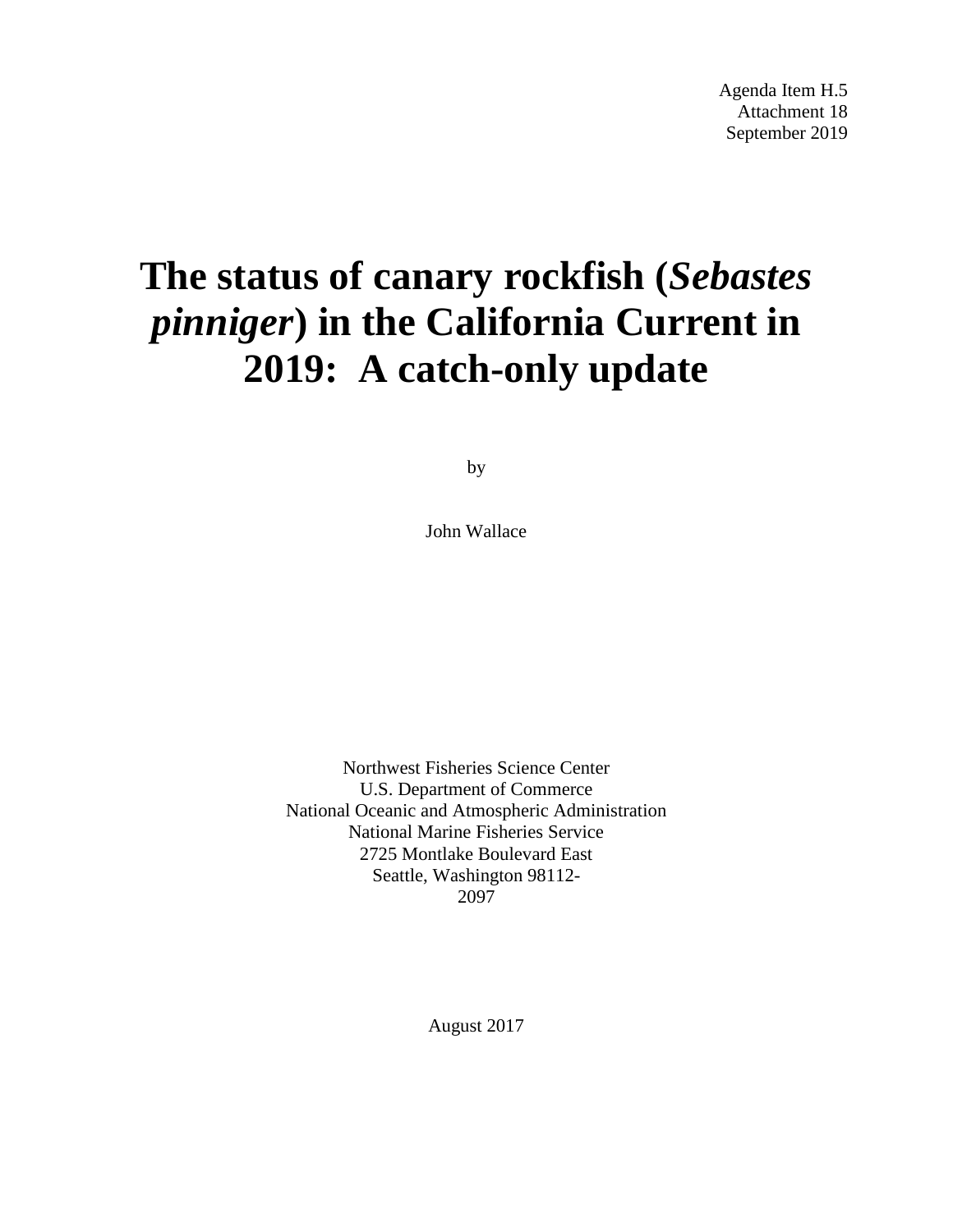## **Executive Summary**

This is a catch only update of the 2017 assessment that updated/corrected the 2015 benchmark assessment of the canary rockfish (*Sebastes pinniger*) resource status off the coast of the United States from southern California to the U.S.-Canadian border. The 2017 update used corrected data through 2014 and updated catches in 2015. This catch only update uses catches through 2018 and introduces yearly buffer reductions based on time since last update.

## **Stock**

This assessment uses a three-area model, corresponding approximately to state boundaries (32- 42°, 42-46°, 46-49°N) to account for spatial variation in exploitation history among strata.

## **Catches**

Recent catches have been at historical lows (Table a), with 2012 and 2013 having the lowest catches in nearly one-hundred years (since fishing increased in 1916). Our current (2017) catch reconstruction shows that the first recorded catches commenced in the Oregon non-trawl fishery in 1892, and annual catches reached two peaks, in 1945 (4,187 mt) and again in 1982 (5,652 mt). Catches since 1892 have totaled nearly 127,000 mt. This total is slightly lower (1,000 mt) than the total catch included in the 2015 assessment. Both of these amounts are considerably less than the catch total in the 2007 assessment (148,000 mt), and somewhat higher than amounts included in update assessments in 2009 and 2011 (112,000 mt and 120,000 mt, respectively). These changes are attributable to ongoing updates in the catch reconstruction for California Current groundfishes, the introduction of errant pre-1951 catches in 2015, and the correction of those amounts in the current assessment. Historically, the greatest catches of this stock have come from the domestic and foreign trawl fisheries, although the non-trawl fishery has increased its relative proportion (from 20% in the mid-1990s) to a larger share (25-40% since 2010) of the much smaller recent totals. Similarly, the recreational fishery first exceeded 10% of total catch in 1995, and has ranged widely in annual catch since then. Catch limits and total realized catches were reduced by an order of magnitude starting in 2000 to promote stock rebuilding.

For the 2017 update, WCGOP's estimates for 2016 were not available for inclusion prior to the submission deadline for SSC review, so the ACL value of 125 mt continued to be assumed in that update. This updates adds the catch from 2016-2018 and assumes catch of ~700 mt for 2019 and 2020. While some recruitment values are noticeably different from estimates from 2015 and 2017, biomass and depletion levels at the end of the time series are similar.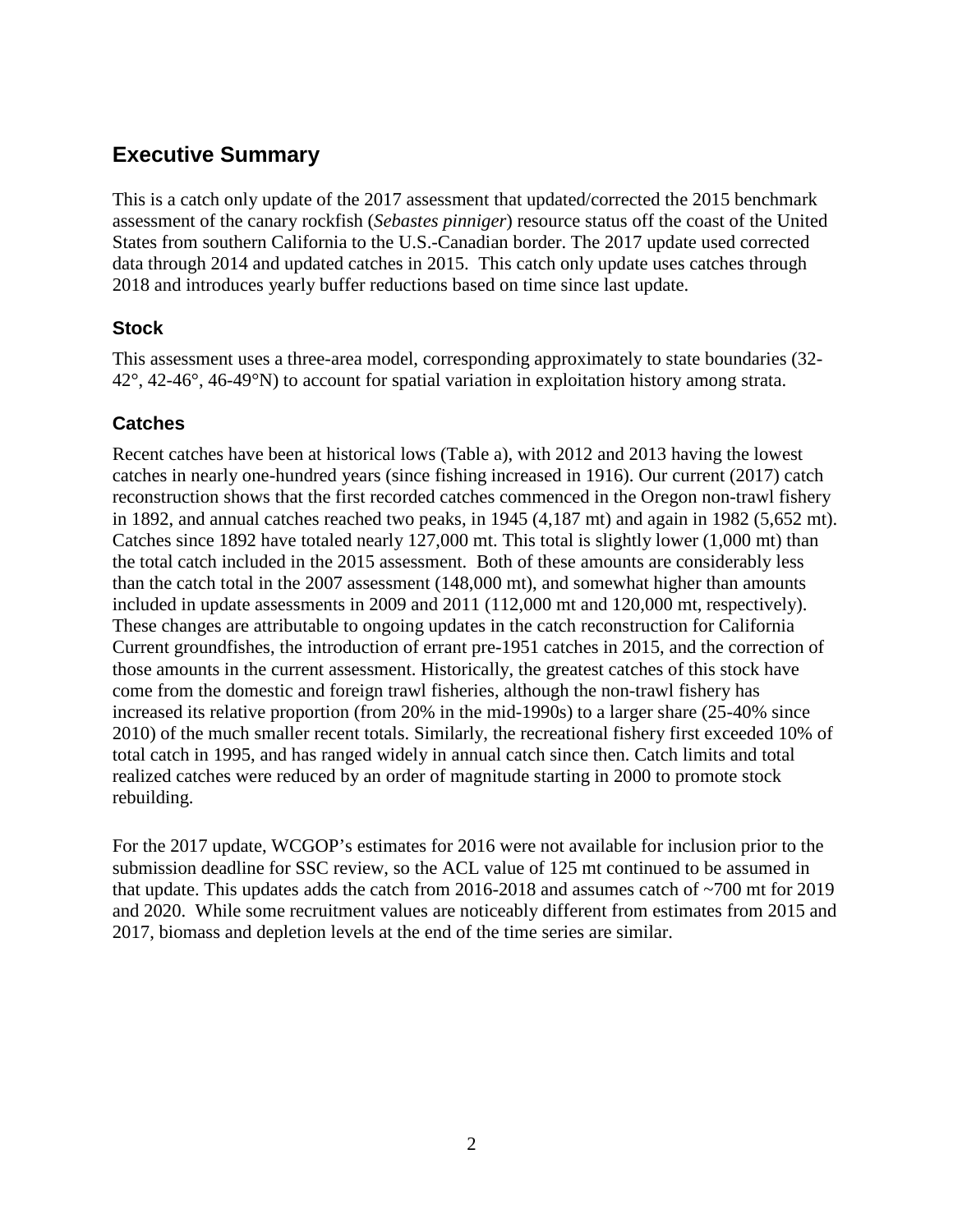| Year | Catch  |
|------|--------|
|      | (mt)   |
| 2010 | 44.4   |
| 2011 | 60.1   |
| 2012 | 34.1   |
| 2013 | 35.8   |
| 2014 | 41.6   |
| 2015 | 112.2  |
| 2016 | 53.6   |
| 2017 | 397.6  |
| 2018 | 592.3  |
| 2019 | 699.2* |
| 2020 | 695.0* |

## **Table a: Recent Catches with \*2019 & 2020 ACL assumed (and in the forecast)**

## **Figure a: Historical canary rockfish catch for all fleets.**



Year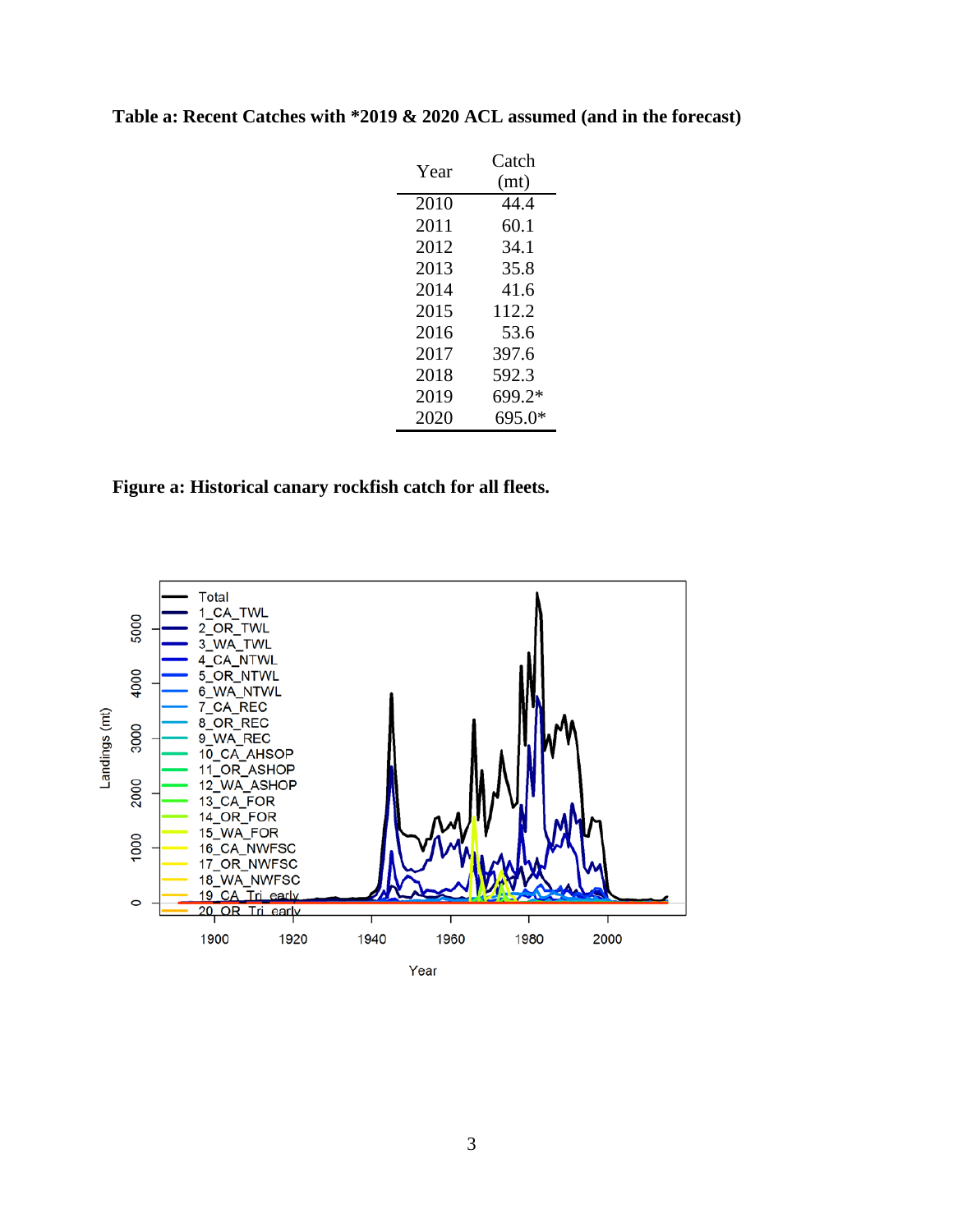#### **Data and assessment**

This update assessment uses Stock Synthesis version 3.24v, which was used in the 2015 and 2017 benchmark assessment. The model includes three spatial strata, uses Pope's approximation to the catch equation, and assumes that expected recruitment is a function of stock-wide spawning output. The model includes abundance indices, and length and conditional age-atlength compositions from the West Coast Groundfish Bottom Trawl Survey (WCGBTS) 2003- 2014, and the Alaska Fisheries Science Center triennial sampling program (1980-2004). The model also includes catch and biological data from trawl and non-trawl fisheries, as well as the recreational, foreign, and at-sea hake fisheries, where each fishery's catch is apportioned among 3 spatial strata. Fishery data include total catch (landings plus estimated dead discards) as well as length and age composition data where available. The Southwest Fisheries Science Center (SWFSC)/NWFSC/Pacific Whiting Conservation Cooperative (PWCC) coast-wide pre-recruit survey provides an updated indicator of recent recruitment strength. We include time blocks in trawl and non-trawl fishery selectivity which change between 1999/2000 (to account for changes in fisher behavior following the overfished declaration in 2000), and again for the trawl fishery in 2010/2011 (to account for changes in fishery behavior following the introduction of ITQs).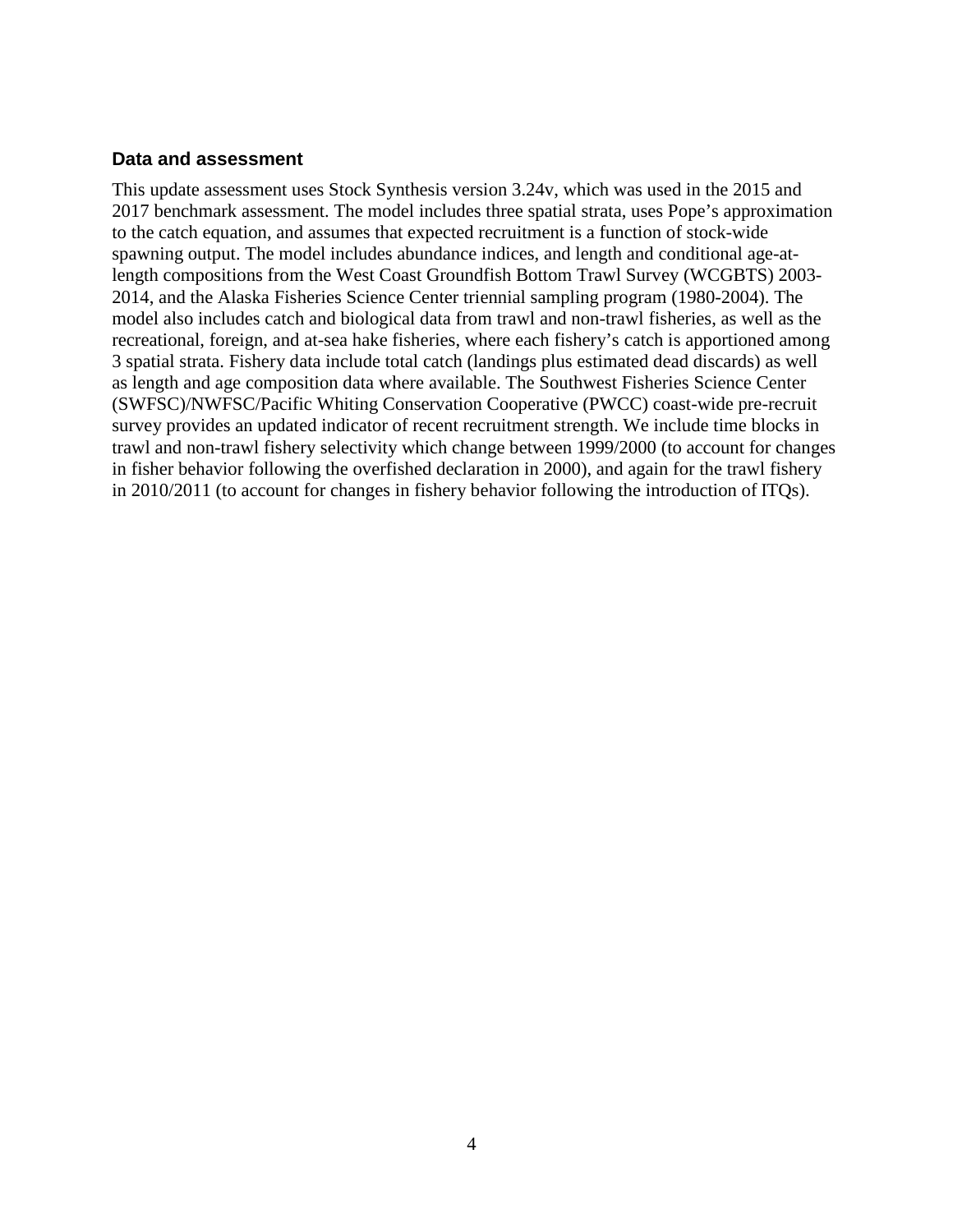#### **Stock biomass**

The canary rockfish stock was relatively lightly exploited until the early 1940s, when catches increased and a decline in biomass began. The rate of decline in spawning biomass accelerated during the early 1980s, and finally stabilized in the late 1990s in response to management measures drastically reducing total catch. The canary rockfish spawning output reached an estimated low 16% in 1994, but has been steadily increasing since that time. The relative depletion level in 2018 is 57.3% (~95% interval: 49-66%), compared to 54.6% estimated in the 2017 update. The 95% confidence interval is based upon the model's analytical estimate of the estimation variance of estimated parameters near their maximum likelihood estimates in the base model configuration.

|      | Spawning<br>Output | $~295\%$        | Estimated | 295%          |
|------|--------------------|-----------------|-----------|---------------|
|      | (millions)         | Confidence      | Depletion | Confidence    |
| Year | eggs)              | Interval        | $(\%)$    | Interval      |
| 2011 | 3,669              | 2,842-4,497     | 49.2      | $40.0 - 58.4$ |
| 2012 | 3,800              | 2,951-4,649     | 51        | $41.7 - 60.2$ |
| 2013 | 3,907              | $3,041 - 4,773$ | 52.4      | $43.2 - 61.7$ |
| 2014 | 3,995              | 3,116-4,874     | 53.6      | $44.5 - 62.8$ |
| 2015 | 4.074              | 3.184-4.963     | 54.7      | $45.6 - 63.7$ |
| 2016 | 4.144              | 3,245-5,043     | 55.6      | $46.7 - 64.5$ |
| 2017 | 4,223              | 3,313-5,132     | 56.7      | 47.9-65.4     |
| 2018 | 4,270              | 3,349-5,190     | 57.3      | 48.6-66.0     |
| 2019 | 4,285              | $3,352 - 5,218$ | 57.5      | 48.8-66.2     |
| 2011 | 3,669              | 2,842-4,497     | 49.2      | $40.0 - 58.4$ |

#### **Table b: Recent trend in beginning of the year spawning output and depletion**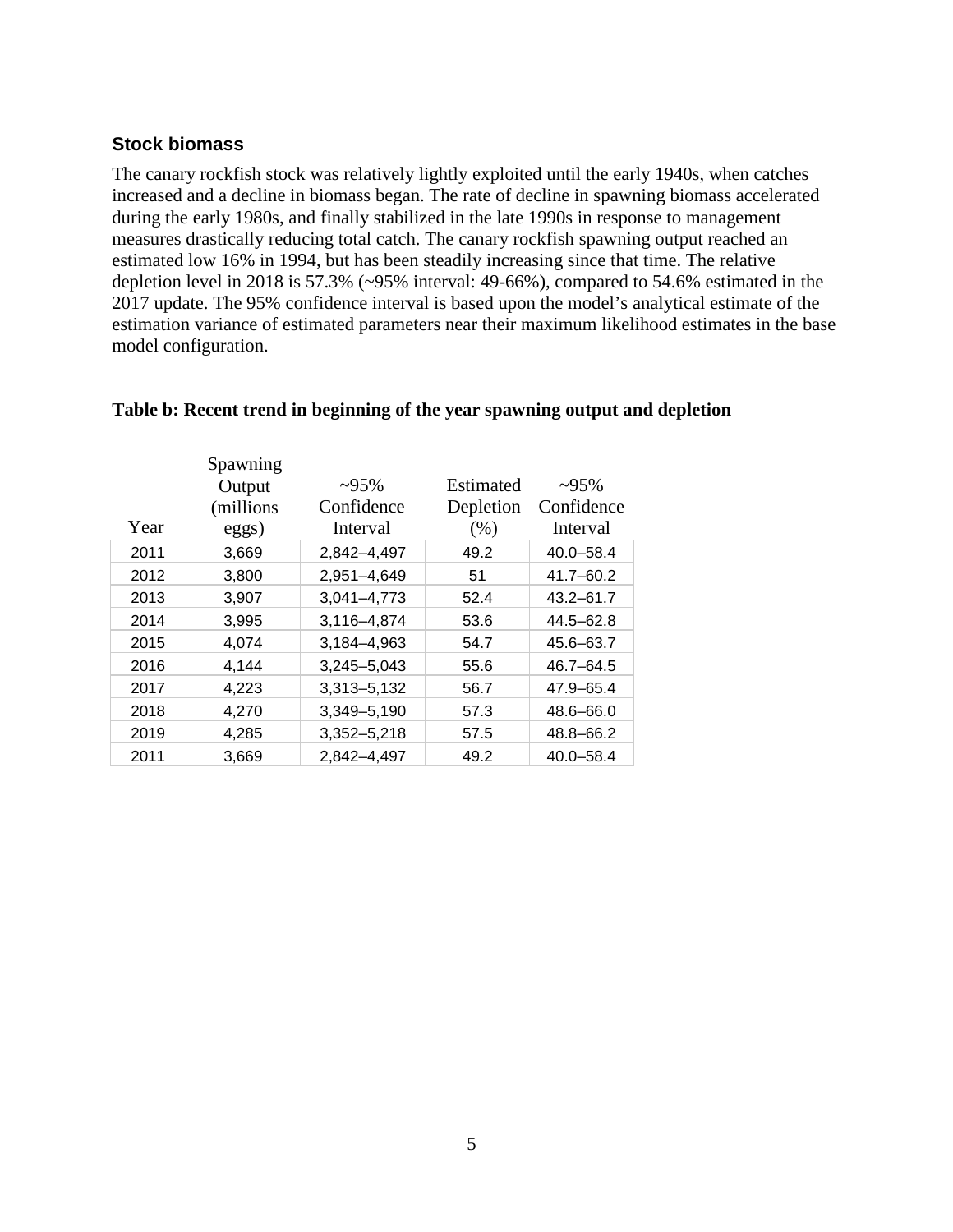#### **Figure b: Spawning output trajectory (in units millions of eggs) with 95% confidence interval indicated by dashed lines**



Spawning output with ~95% asymptotic intervals

Year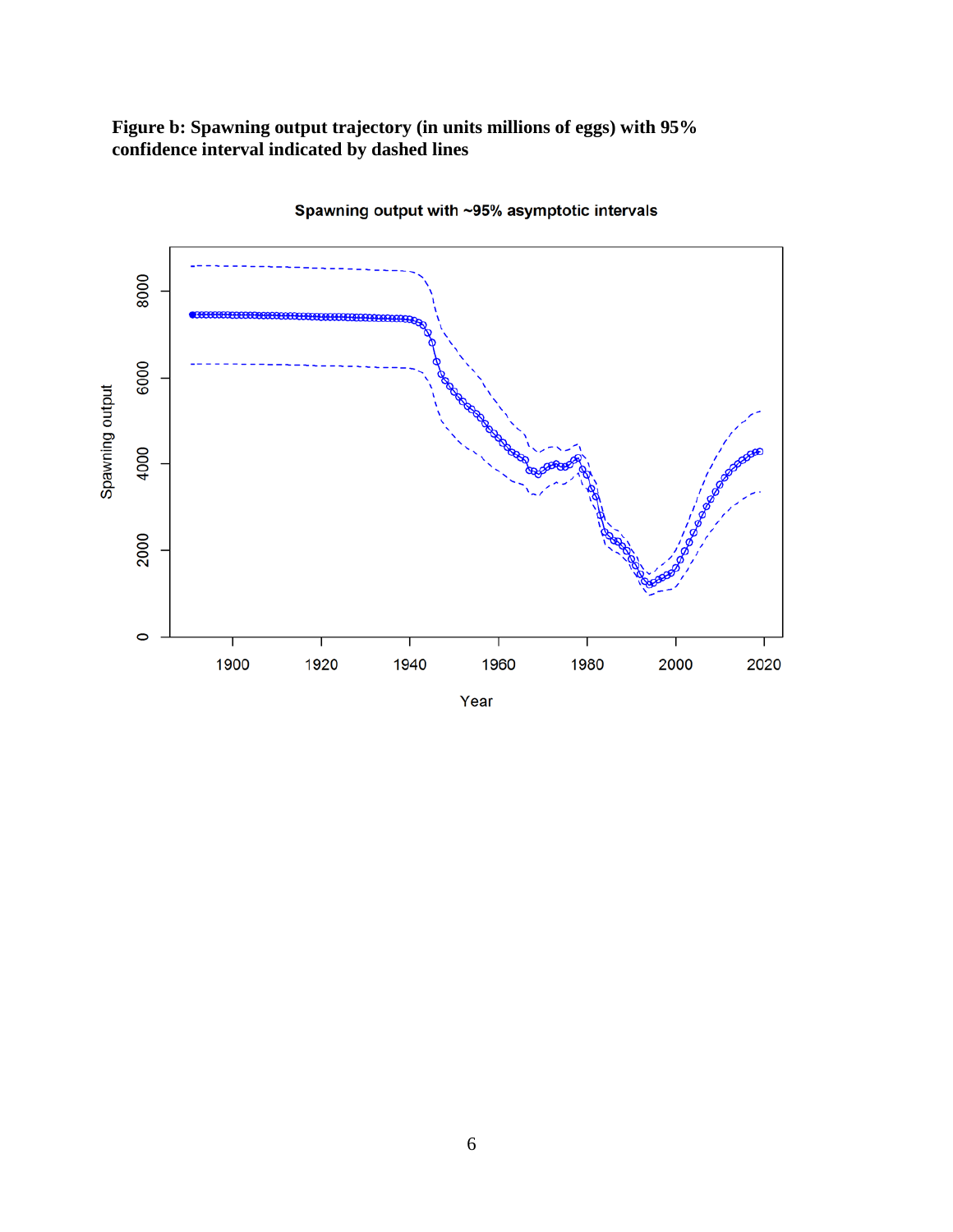## **Recruitment**

In this 2019 catch-only update, the same prior for recruitment compensation ("steepness") was used as in the prior 2015 stock assessment and 2017 update (i.e., a steepness of 0.773). Given this high level of recruitment compensation, recruitment is not estimated to have substantially declined for canary during the decreased spawning output in the 1980s-2000s (Fig. d), such that 1984 and 1997 both have estimated recruitment near the estimated average level for the unfished population. Recovery after the decrease in fishing during the 2000s has been particularly aided by strong recruitment in 2001-2003, and again by strong cohorts in 2007 and 2009-2010.

|      | Estimated   | $-95%$      |
|------|-------------|-------------|
|      | Recruitment | Confidence  |
| Year | (1,000s)    | Interval    |
| 2010 | 3,251       | 2,083-5,075 |
| 2011 | 1,529       | 926-2,527   |
| 2012 | 1,255       | 736-2,141   |
| 2013 | 1,161       | 646–2,086   |
| 2014 | 1,769       | 940-3,330   |
| 2015 | 2,261       | 894-5,716   |
| 2016 | 2.649       | 1,043-6,728 |
| 2017 | 2,655       | 1,046-6,744 |
| 2018 | 2,659       | 1,047-6,753 |
| 2019 | 2,660       | 1,047-6,756 |

#### **Table c: Recent recruitment (95% confidence intervals are calculated assuming a lognormal distribution for recruitment estimates)**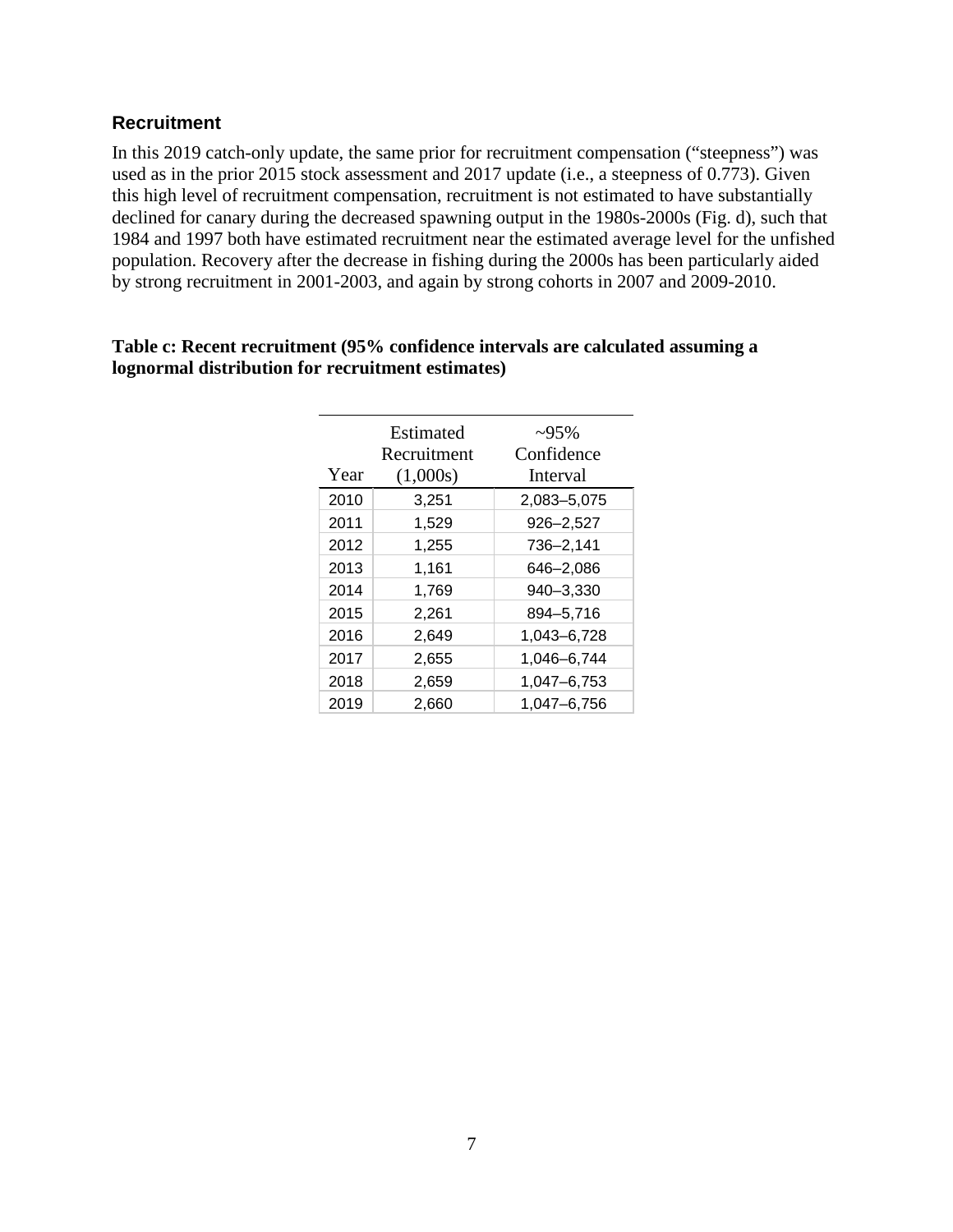#### **Figure c: Recruitment estimates (blue circles) and 95% confidence intervals (whiskers) for 1892 – 2019.**





#### **Exploitation status**

Rockfishes in the California Current are managed to have target spawning potential ratios (SPR) of 50% of their equilibrium values, given recent fleet selectivity patterns and the distribution of catch among sectors. Now that canary has recovered, the fishing intensity for canary rockfish for 2017-2019 is nearer the target level then during the recovery period (Table d). Harvest rates (i.e., total catch divided by biomass of all fishes aged 5 and older) in recent years are now near the highs of 20% in the 1980s and early 1990s. Large decreases in harvest rate were accomplished between 1993/1994 (1993: 16.7%, 1994: 9.2%) and 1999/2000 (1999: 5.8%, 2000: 1.4%).

The extremely low harvest rate of the recent past (when interpreted in conjunction with the higher magnitude of recruitment compensation estimated by recent meta-analyses for rockfishes in the California Current) is estimated to have resulted in a rapid rebuilding of spawning output. In retrospect, spawning output dropped below the target of 40% in 1983, and dropped below the limit of 25% in 1990. During subsequent rebuilding, the population is estimated to have increased above the limit again in 2002 and above the target stock size in 2007.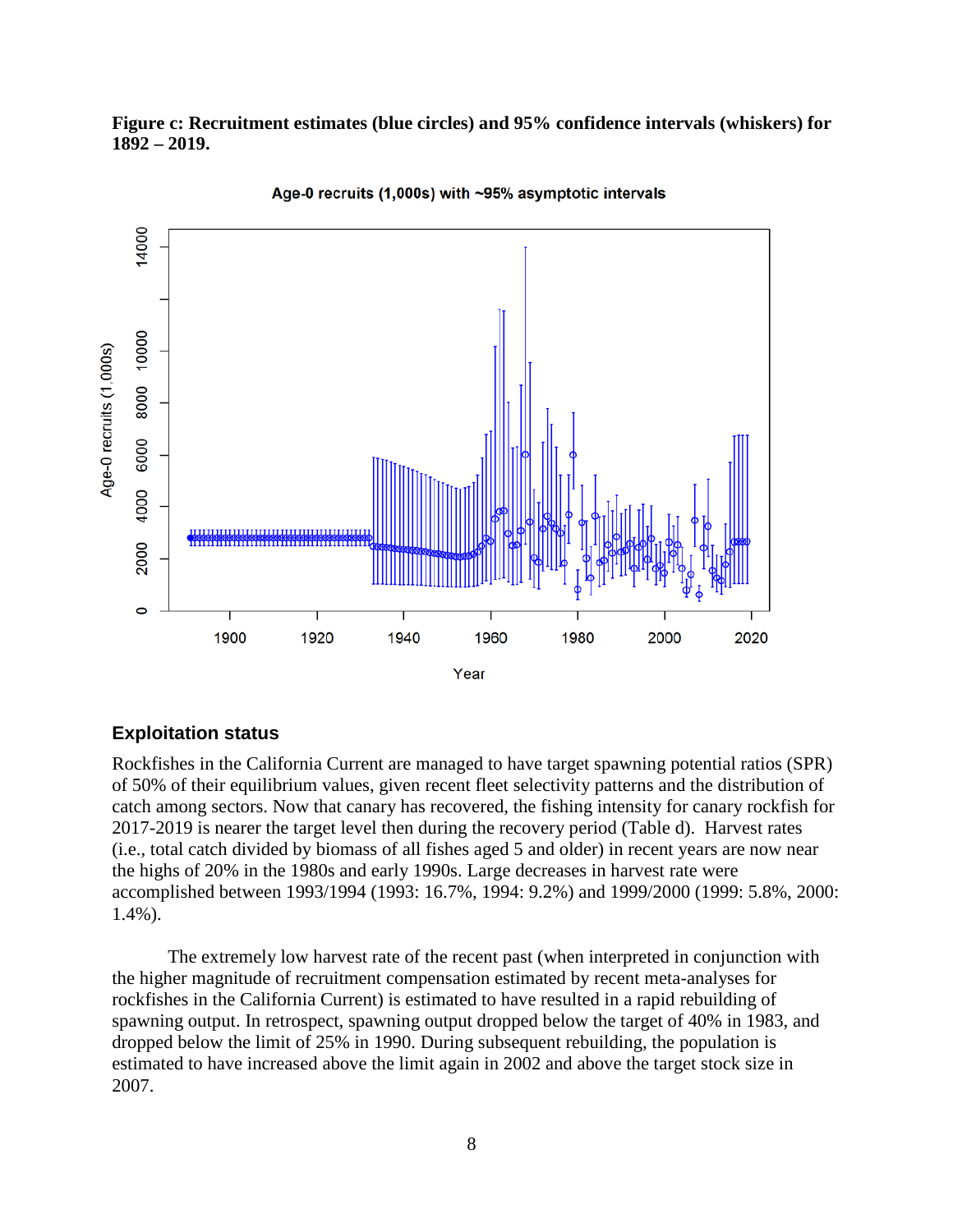**Table d. Recent trend in spawning potential ratio [entered as (1-SPR)/(1-SPR\_50%)] and summary exploitation rate (catch divided by biomass of age-5+ and older fish)**

| Year | Estimated<br>$1-SPR/(1-$ | $~295\%$<br>confidence<br>interval | Harvest rate<br>(proportion) |
|------|--------------------------|------------------------------------|------------------------------|
|      | SPR_50%)                 |                                    |                              |
| 2010 | 7.54%                    | 4.65-10.42                         | 0.0164                       |
| 2011 | 4.34%                    | $2.62 - 6.06$                      | 0.0215                       |
| 2012 | 4.58%                    | $3.19 - 5.97$                      | 0.0115                       |
| 2013 | 4.90%                    | $3.37 - 6.43$                      | 0.0118                       |
| 2014 | 5.14%                    | $3.53 - 6.75$                      | 0.0129                       |
| 2015 | 13.77%                   | 9.79-17.74                         | 0.0323                       |
| 2016 | 7.65%                    | 4.21-11.09                         | 0.0151                       |
| 2017 | 40.92%                   | 27.70-54.14                        | 0.1084                       |
| 2018 | 54.66%                   | 40.77-68.54                        | 0.1614                       |
| 2019 | 65.60%                   | 49.14–82.05                        | 0.1879                       |

#### **Figure d. Estimated relative depletion with approximate 95% asymptotic confidence intervals (dashed lines) for the base case assessment model 1892 - 2016.**



Fraction of unfished with forecast with ~95% asymptotic intervals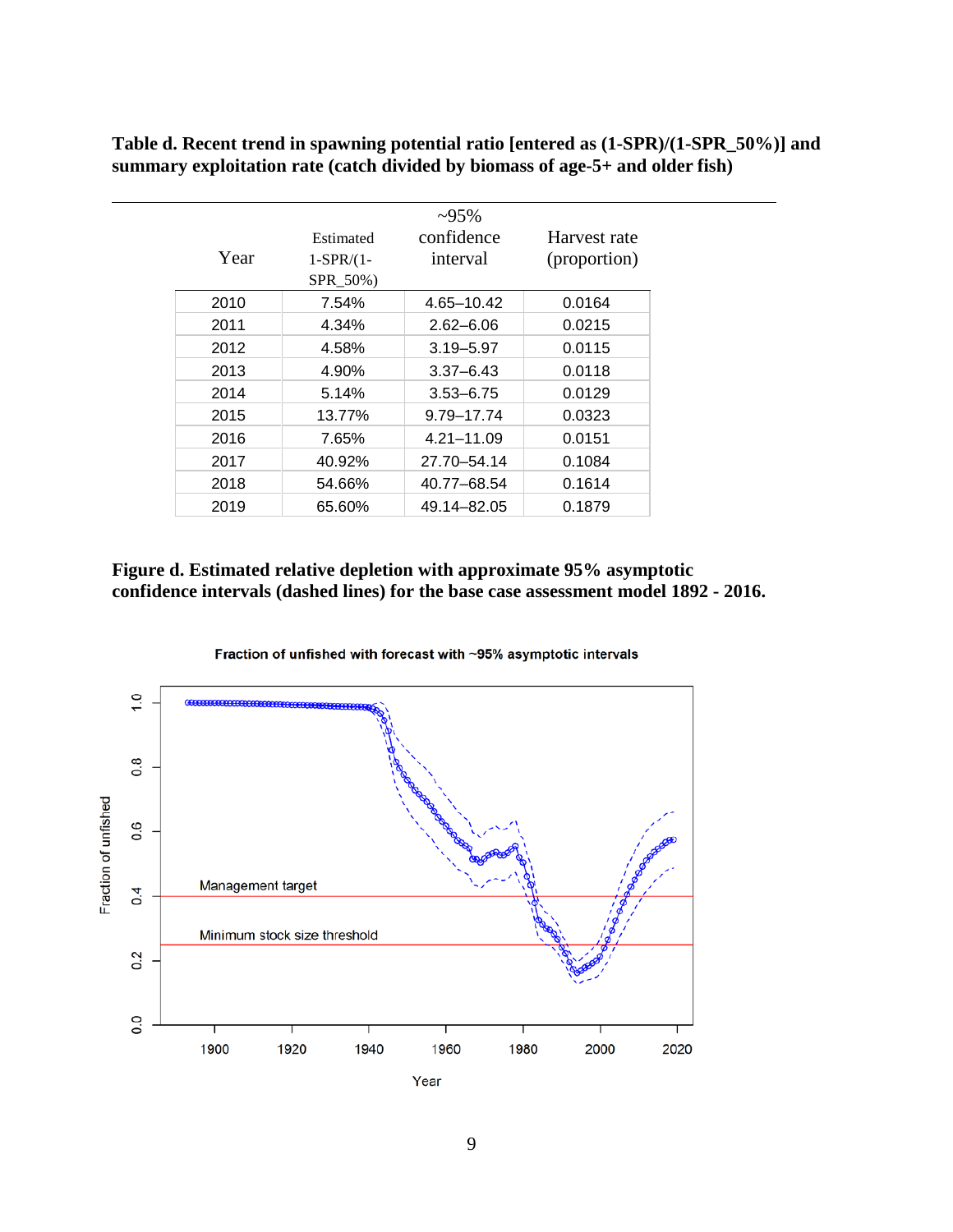**Figure e. Time-series of estimated summary harvest rate (total catch divided by age-5 and older biomass) for the base case model (round points) with approximate 95% asymptotic confidence intervals (grey lines), 1892-2015.**



Year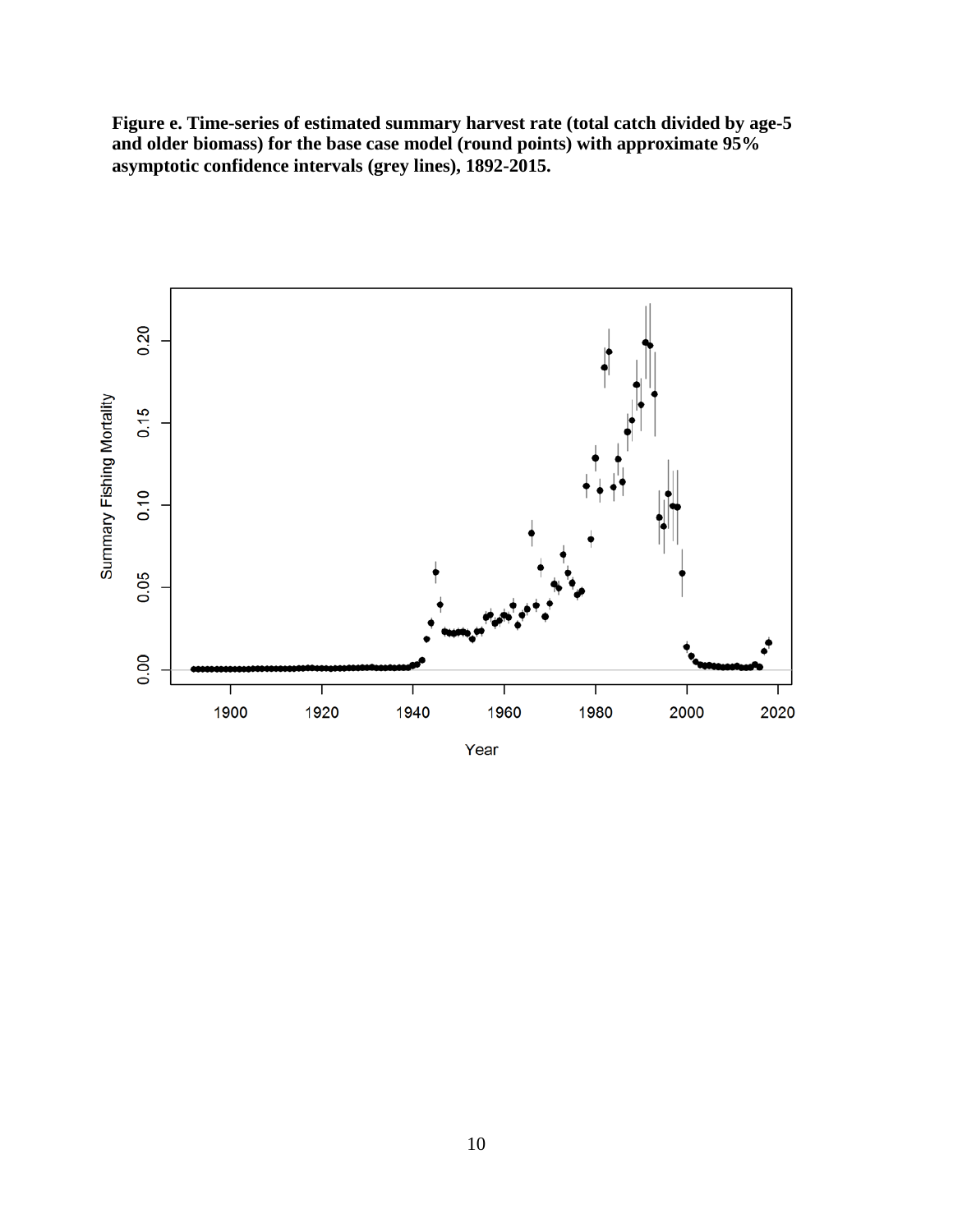**Figure f. Estimated spawning potential ratio (SPR) for the base case model with approximate 95% asymptotic confidence intervals, 1892-2015. One minus SPR is plotted so that higher exploitation rates occur on the upper portion of the y-axis. The management target is plotted as red horizontal line and values above this reflect harvests in excess of the overfishing proxy based on the SPR50%.**



Year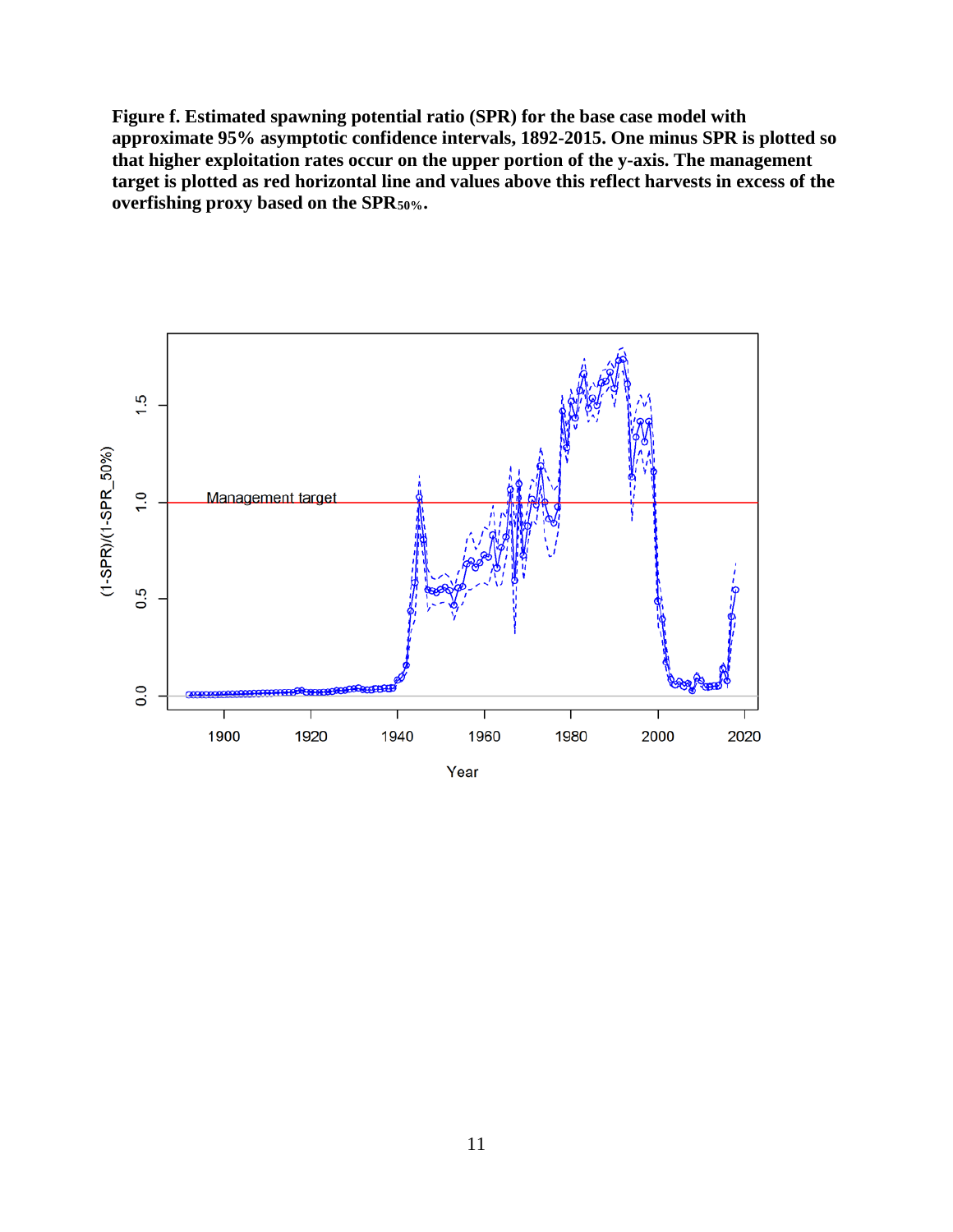**Figure g. Phase plot of estimated relative (1-SPR) vs. relative spawning biomass for the base case model, 1892-2015. The relative (1-SPR) is (1-SPR) divided by 0.50 (the SPR target). Relative depletion is the annual spawning biomass divided by the spawning biomass corresponding to 40% of the unfished spawning biomass.**



#### **Ecosystem considerations**

In this assessment, ecosystem considerations were not explicitly included in the analysis. This is primarily due to lack of relevant data and results of analyses (conducted elsewhere) that could contribute ecosystem-related quantitative information for the assessment.

#### **Reference points**

Due to time constraints and the similarity of results between the corrected and original models, a revised table of reference point estimates was not generated.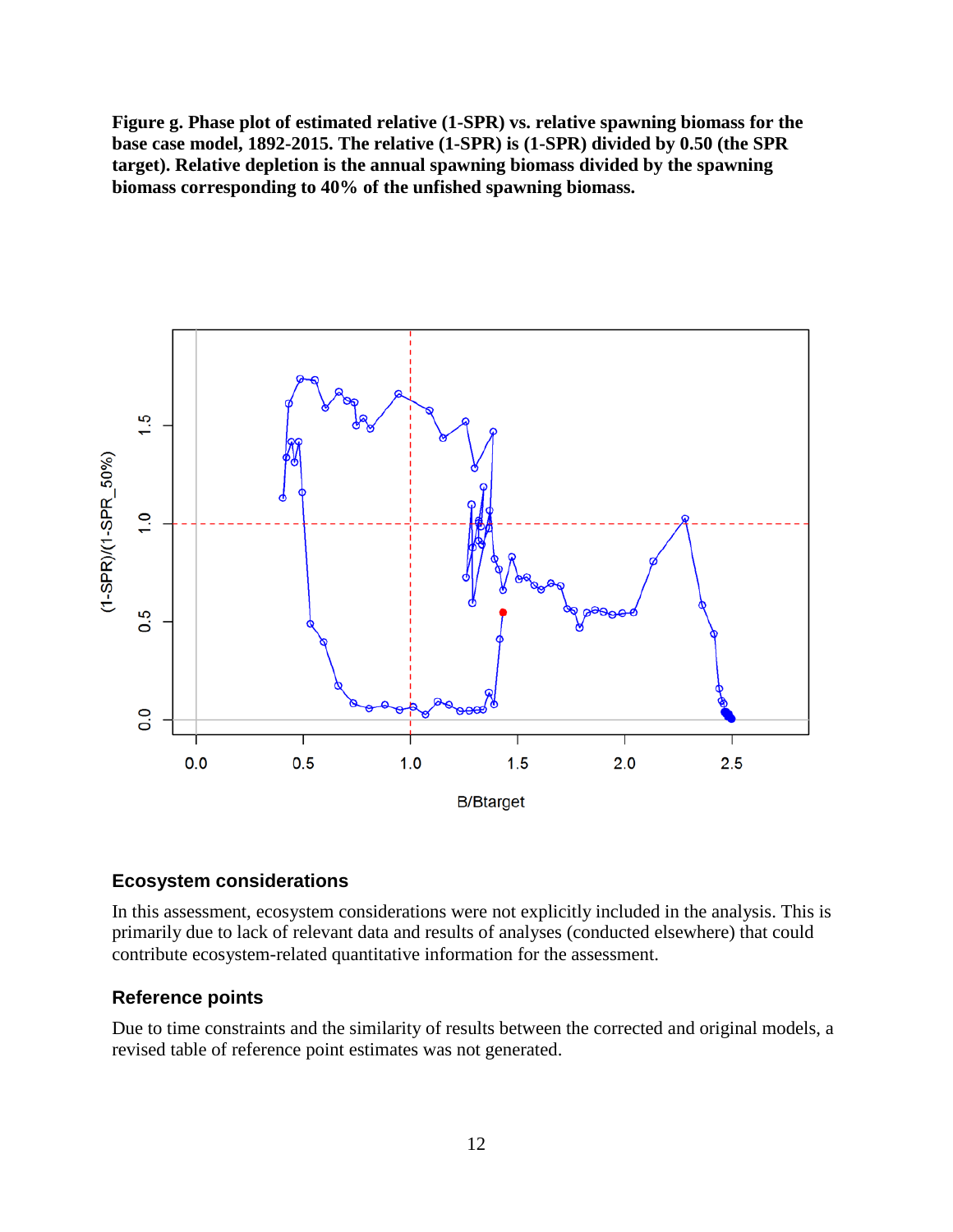## **Management performance**

Following the overfished declaration in 2000, the canary rockfish optimum yield (OY, currently termed the ACL) was reduced by over 70% in 2000 and by the same margin again over the next three years. Managers employed several tools in an effort to constrain catches to these dramatically lower targets. These included: reductions in trip/bag limits for canary and cooccurring species, the institution of spatial closures, and new gear restrictions intended to reduce trawling in rocky shelf habitats and the coincident catch of rockfish in shelf flatfish trawls. From 2004-2007 (Table e), the total mortality was somewhat above the allowable biological catch but well below the overfishing limit, and from 2008-2014 the total mortality was below the ABC/OFL and ACL/OY. The highest mortality in these 7 years (2011: 60 mt) was approximately 1% of the peak catch that occurred in the early 1980s.

**Table e. Recent trend in estimated total catches relative to the management guidelines. Total catch reflect the commercial landings plus the discarded biomass from commercial trawl and non-trawl, recreational, at-sea hake, and research catches from 2004-2016. \*2019 & 2020 catches assumed to be ACL.**

|      | $OFL$ (mt)        |            | $ACL$ (mt)     |                        |
|------|-------------------|------------|----------------|------------------------|
|      | (termed ABC       |            | (termed OY)    | <b>Estimated Total</b> |
| Year | prior to $2011$ ) | $ABC$ (mt) | prior to 2011) | Catch (mt)             |
| 2008 | 179               | <b>NA</b>  | 44             | 36.8                   |
| 2009 | 937               | <b>NA</b>  | 105            | 47.3                   |
| 2010 | 940               | <b>NA</b>  | 105            | 44.4                   |
| 2011 | 614               | 586        | 102            | 60.1                   |
| 2012 | 622               | 594        | 107            | 34.1                   |
| 2013 | 752               | 719        | 116            | 35.8                   |
| 2014 | 741               | 709        | 119            | 41.6                   |
| 2015 | 733               | 701        | 122            | 112.2                  |
| 2016 | 729               | 697        | 125            | 53.1                   |
| 2017 |                   |            |                | 397.6                  |
| 2018 |                   |            |                | 592.3                  |
| 2019 |                   |            |                | $699.2*$               |
| 2020 |                   |            |                | 695.0*                 |

## **Unresolved problems and major uncertainties** (unchanged from 2015)

We note several important sources of uncertainty regarding our base model:

- 1. We have adopted a spatially stratified assessment model to account for spatial variation in exploitation history, which would otherwise invalidate the assumption of a single well-mixed population. However, we note that portside estimates of strata-specific landings are likely to represent an imperfect estimate of spatial variation in the distribution of catch at sea. We therefore present estimates from a non-spatial model as a sensitivity analysis, in addition to alternative treatments of selectivity.
- 2. Another consequence of using a spatial model is that we must implicitly or explicitly account for movement of adults, as well as the degree to which recruitment in each stratum is a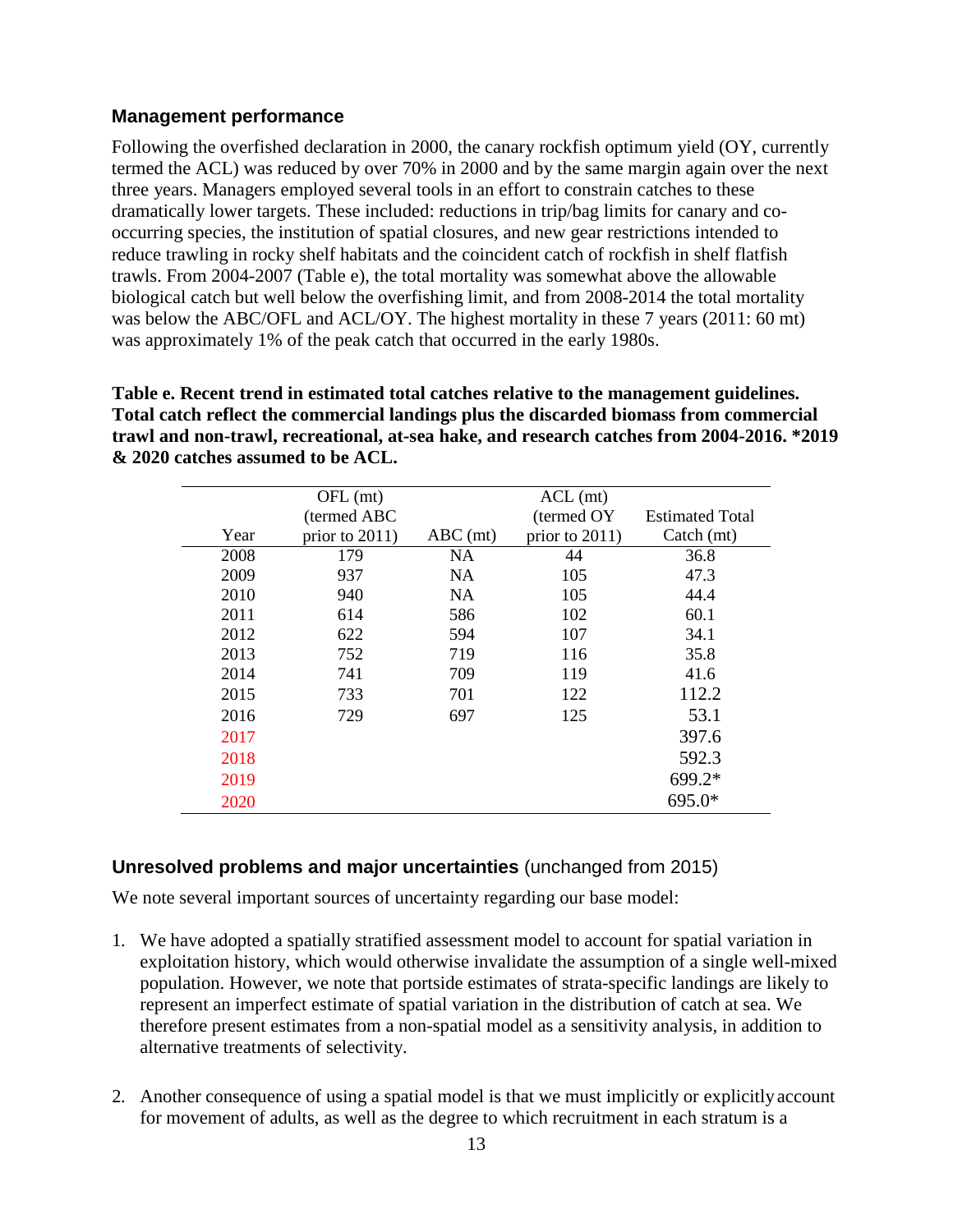function of local or stock-wide spawning output. Adult movement rates among spatial strata are largely unknown, although previous tagging work and anecdotal information support a localized movement for adults (i.e. low movement among large spatial areas). We have explored the impact of different levels of movement as a sensitivity analysis, but recommend future localized tagging studies (using pop-off tags to avoid the necessity of recovering tagged individuals). While localized tagging studies will never give a clear estimate of coastwide average movement rates, they can still provide an upper bound on plausible movement rates (which generally will not exceed the rate of emigration seen at fine spatial scales). The relative importance of local vs. stock-wide spawning output on recruitment in each stratum is also unknown. We have therefore taken the common approach of assuming that expected recruitment is a function of stock-wide spawning output. However, we encourage further research regarding the topic.

3. We have fixed the magnitude of recruitment compensation (termed "steepness") and the natural mortality rate for juvenile female and male individuals at the median of the prior distribution estimated for rockfishes in general. However, we note that considerable uncertainty remains regarding these life history parameters for canary rockfish (and for many other species nation-wide and globally). We have explored the impact of different values of steepness as alternative states of nature.

## **Projections and Decision Tables**

The canary rockfish stock assessments are Category 1 stock assessments, thus projections and decision tables are based on using  $P^*=0.45$  and the yearly buffer reductions. The yearly buffer reductions are combined with the 40-10 harvest control rule to calculate OFLs, ABCs and ACLs. The total catches in 2019 and 2020 were set at the PFMC groundfish management team (GMT) requested values of ~700 mt. In subsequent years, the projections reflect full catch of the projected ABC/ACL amounts (Table f).

| Year | <b>Buffer</b> | <b>OFL</b> | ACL                 | Age $5+$<br><b>Biomass</b><br>(mt) | Spawning<br>biomass<br>(mt) | Depletion |
|------|---------------|------------|---------------------|------------------------------------|-----------------------------|-----------|
|      |               |            | Predicted Predicted |                                    |                             |           |
| 2021 | 0.917         | 1,450      | 1,338               | 36,264                             | 4,226                       | 56.71%    |
| 2022 | 0.913         | 1,424      | 1,308               | 35,696                             | 4,110                       | 55.15%    |
| 2023 | 0.909         | 1,407      | 1,285               | 35,204                             | 4,000                       | 53.67%    |
| 2024 | 0.904         | 1,395      | 1,266               | 34,784                             | 3,903                       | 52.37%    |
| 2025 | 0.900         | 1,387      | 1,253               | 34,432                             | 3,824                       | 51.31%    |
| 2026 | 0.896         | 1,378      | 1,239               | 34,140                             | 3,762                       | 50.48%    |
| 2027 | 0.892         | 1,368      | 1,225               | 33,901                             | 3,715                       | 49.85%    |
| 2028 | 0.887         | 1,357      | 1,209               | 33,706                             | 3,680                       | 49.38%    |
| 2029 | 0.883         | 1,345      | 1,193               | 33,552                             | 3,655                       | 49.04%    |
| 2030 | 0.879         | 1,333      | 1,172               | 33,430                             | 3,637                       | 48.80%    |

#### **Table f. Summary table of 10-year projections beginning in 2021 for the base case model.**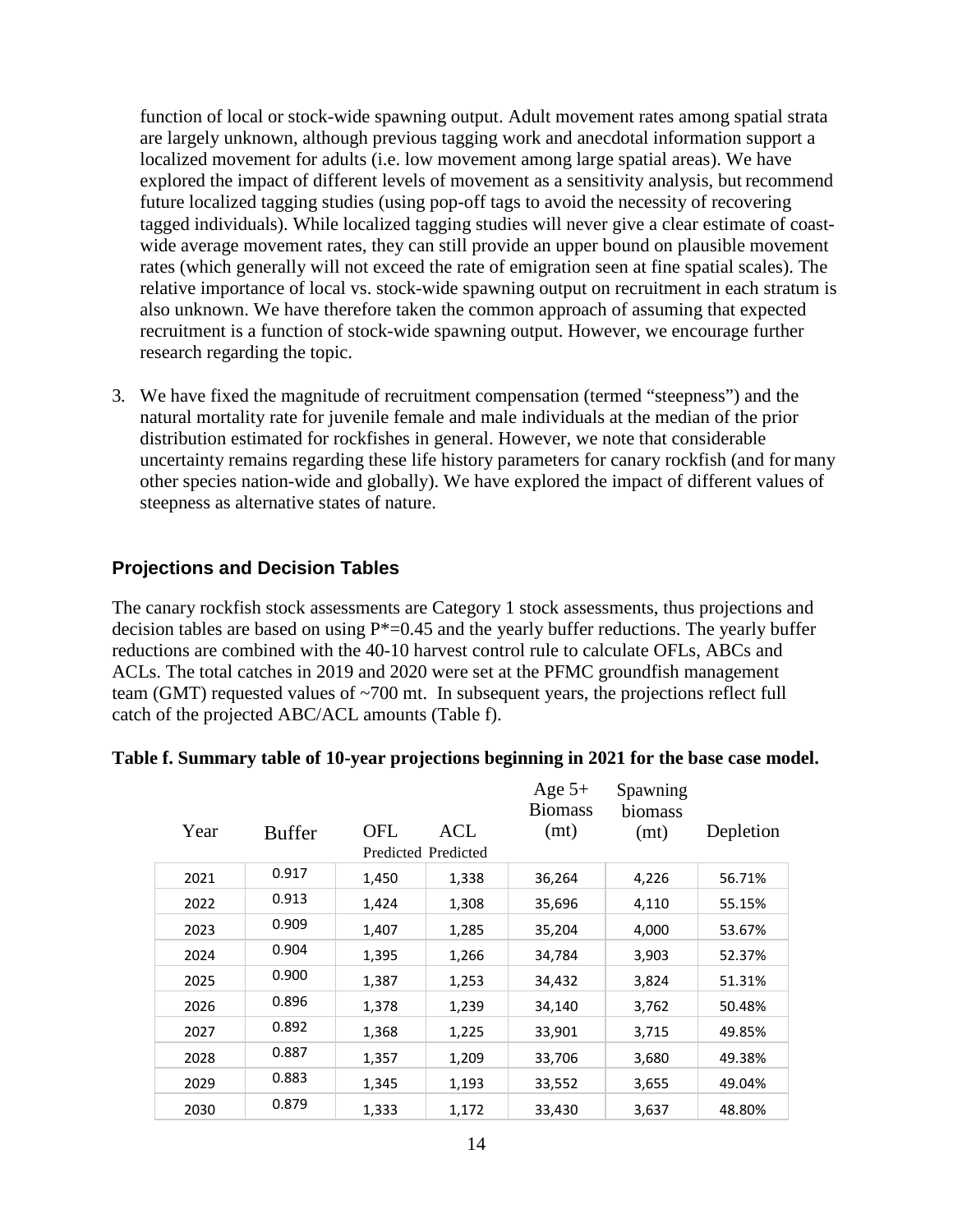Decision tables forecasting spawning biomass given two alternative harvest control rules (i.e., harvest at the annual catch limit, ACL, and a fixed catch of 700 mt), are shown using states-of-nature involving either alternative values for steepness or natural mortality rate (Tables h.1 and h.2). In each table, we again set total catch in 2019/2020 equal to the GMT preferred values of ~700 mt. Projecting catches for 2021- 2030 using the estimated ACL given the lower state-of-nature for either natural mortality (Table h.1) or steepness (Table h.2) results in declining spawning biomass over these 10 years. By contrast, projecting catches using a fixed catch of 700 mt, given the lower natural mortality or steepness values results in a small increase in spawning output over time. Projecting catches using the estimated ACL and either the base-model values or the upper states of nature for steepness and natural mortality rate results in a steady decline in spawning output towards the target level of 40%. Finally, projecting catches using a fixed catch of 700 mt, given either the base values or upper state-of-nature for steepness or natural mortality, results in a gradual increase or decrease in spawning output over the ten years.

#### **Research and data needs** (from 2015 assessment)

We recommend the following research be conducted before the next benchmark assessment model:

- 1. The canary rockfish stock has high density near the US-Canadian border, so previous assessment authors and STAR panel reports have recommended an assessment model that incorporates landings, abundance index, and compositional data from both US and southern British Columbia regions. However, we do not believe that incorporating heterogeneous data from different sampling programs and management jurisdictions is feasible without using a spatial model (e.g., our base model), both because different jurisdictions are likely to have different exploitation histories, and because different regions are likely to have different data sources (invalidating the second-stage expansion used in coast-wide models). Given the use of a spatial model, we recommend that efforts proceed to gather, document, analyze, and evaluate Canadian data sources for a joint assessment.
- 2. Direct observation of canary rockfish suggests that individuals are often associated with rocky habitat, and therefore may not be available to the bottom trawl gear used to obtain coast-wide fishery-independent data in the California Current. Recent research suggests that, when (1) a portion of the population is unavailable to survey sampling gear, and (2) the proportion of the population that is unavailable varies among years (e.g., due to densitydependent habitat selection), then survey indices are likely not representative of stock-wide trends in abundance. Therefore, we highly encourage a coast-wide pilot study for an alternative sampling method (e.g., hook-and-line sampling), as well as its calibration against the existing bottom trawl survey via paired sampling methods (J. T. Thorson et al., 2013).
- 3. A spatial model replaces problematic assumptions in a coast-wide model (i.e., an equally mixed stock in which every individual fish and fishing operation has equal probability of encounter, no spatial variation in density or exploitation history) with other difficult assumptions (Punt et al., 2015). In particular, our base model represents the assumption that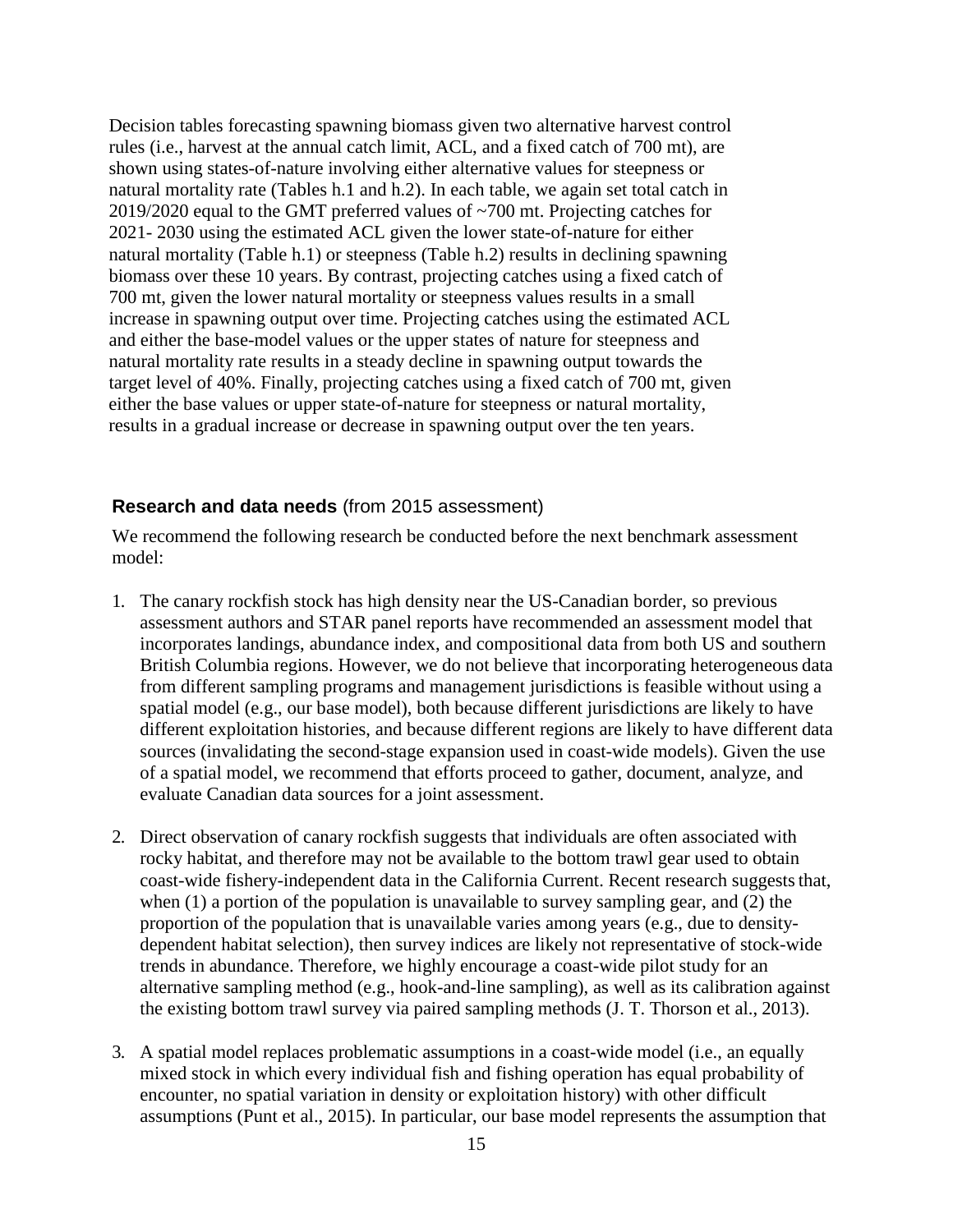movement is negligible among strata. We therefore recommend that tag-resighting studies be initiated to estimate interannual movement rates.

4. We also note that this assessment, like many other rockfish assessments in the California Current (e.g., darkblotched rockfish) is highly sensitive to assumptions regarding life history characteristics including natural mortality rate and the steepness of the stock-recruit relationship. We therefore recommend ongoing research for these and other life history parameters that form the primary axis of uncertainty for many rockfishes. In particular, research regarding steepness could involve exploration of the impact of autocorrelation within a species, cross-correlation among species, and model mis-specification leading to bias in the reconstruction of spawning output for species included in the prior. Steepness research could also involve a management strategy evaluation to evaluate the potential impact of rapid changes in the assumed value of steepness on management performance (i.e., false positives in detecting overfished or rebuilt stocks). Research regarding natural mortality could involve continued investigations of the relationship between natural mortality and the Brody growth coefficient, as well as how to incorporate prior information regarding this relationship into Stock Synthesis.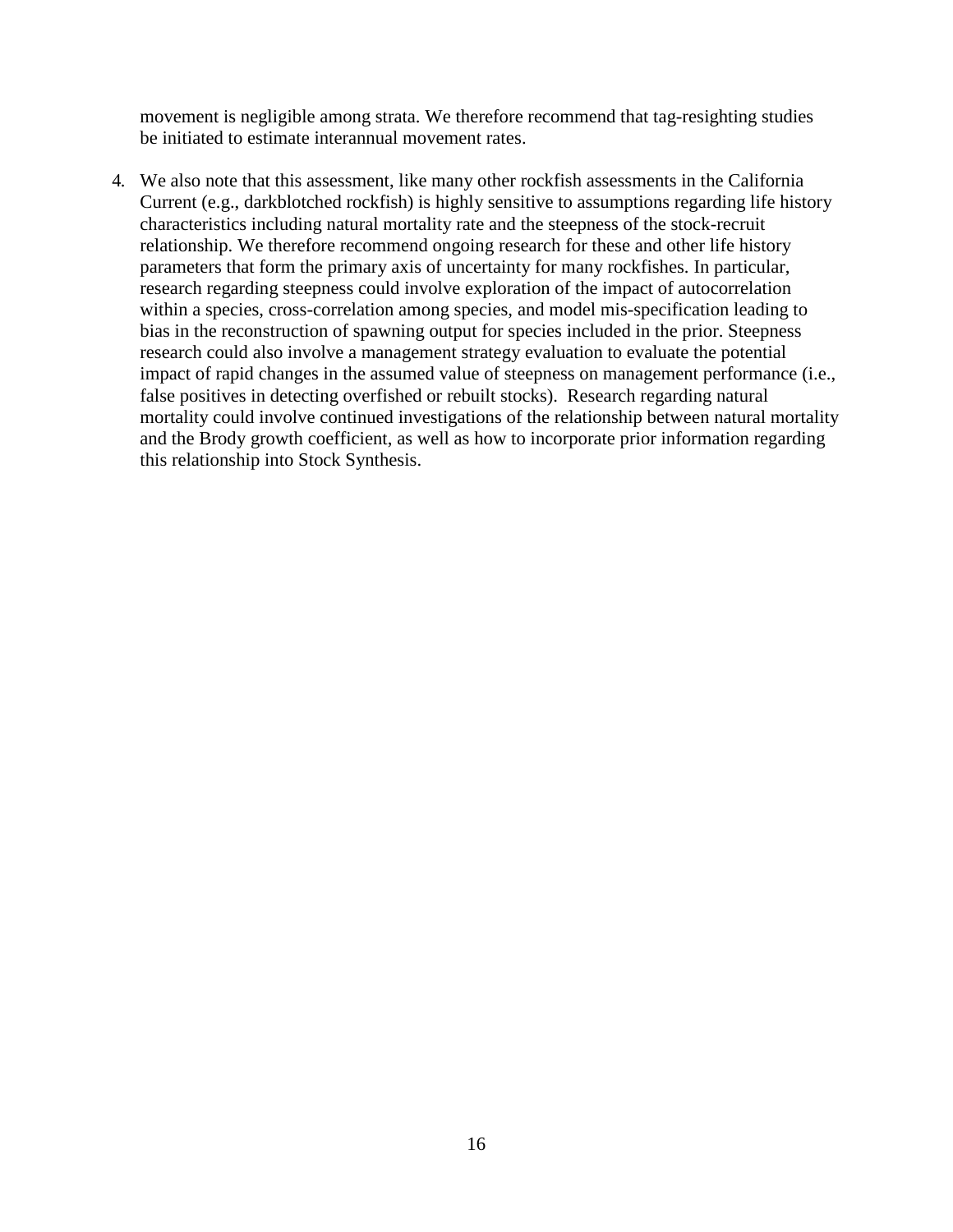# **Table g. Summary table of the results.**

|                                              | 2010          | 2011          | 2012          | 2013          | 2014      | 2015          | 2016      | 2017                                    | 2018                                                                                            | 2019          |
|----------------------------------------------|---------------|---------------|---------------|---------------|-----------|---------------|-----------|-----------------------------------------|-------------------------------------------------------------------------------------------------|---------------|
| 1-SPR $(\%)$                                 | 7.54          | 4.34          | 4.58          | 4.90          | 5.14      | 13.77         | 7.65      | 40.92                                   | 54.66                                                                                           | 65.60         |
| Exploitation rate (catch/age)<br>5+ biomass) | 0.016         | 0.022         | 0.012         | 0.012         | 0.013     | 0.032         | 0.015     | 0.108                                   | 0.161                                                                                           | 0.188         |
| Age $5+$ biomass (mt)                        | 30,361        | 31,156        | 32,524        | 33,043        | 33,986    | 35,224        | 35,901    | 36,443                                  | 36,464                                                                                          | 36,352        |
| <b>Spawning Output (millions)</b><br>eggs)   | 3,517         | 3,669         | 3,800         | 3,907         | 3,995     | 4.074         | 4,144     | 4,223                                   | 4,270                                                                                           | 4,285         |
| ~95% Confidence Interval                     | 2,715-4,319   |               |               |               |           |               |           |                                         | 2,842-4,497 2,951-4,649 3,041-4,773 3,116-4,874 3,184-4,963 3,245-5,043 3,313-5,132 3,349-5,190 | 3,352-5,218   |
| Recruitment                                  | 3,251         | 1,529         | 1,255         | 1,161         | 1,769     | 2,261         | 2,649     | 2,655                                   | 2,659                                                                                           | 2,660         |
| $\sim$ 95% Confidence Interval               | 2,083-5,075   | $926 - 2,527$ | 736-2,141     | 646-2,086     | 940-3,330 | 894-5,716     |           | $1,043 - 6,728$ 1,046-6,744 1,047-6,753 |                                                                                                 | 1,047-6,756   |
| Depletion $(\%)$                             |               |               |               |               |           |               |           |                                         |                                                                                                 |               |
|                                              | 47            | 49.2          | 51            | 52.4          | 53.6      | 54.7          | 55.6      | 56.7                                    | 57.3                                                                                            | 57.5          |
| ~95% Confidence Interval                     | $38.1 - 56.3$ | $40.0 - 58.4$ | $41.7 - 60.2$ | $43.2 - 61.7$ | 44.5–62.8 | $45.6 - 63.7$ | 46.7–64.5 | $47.9 - 65.4$                           | 48.6-66.0                                                                                       | $48.8 - 66.2$ |

14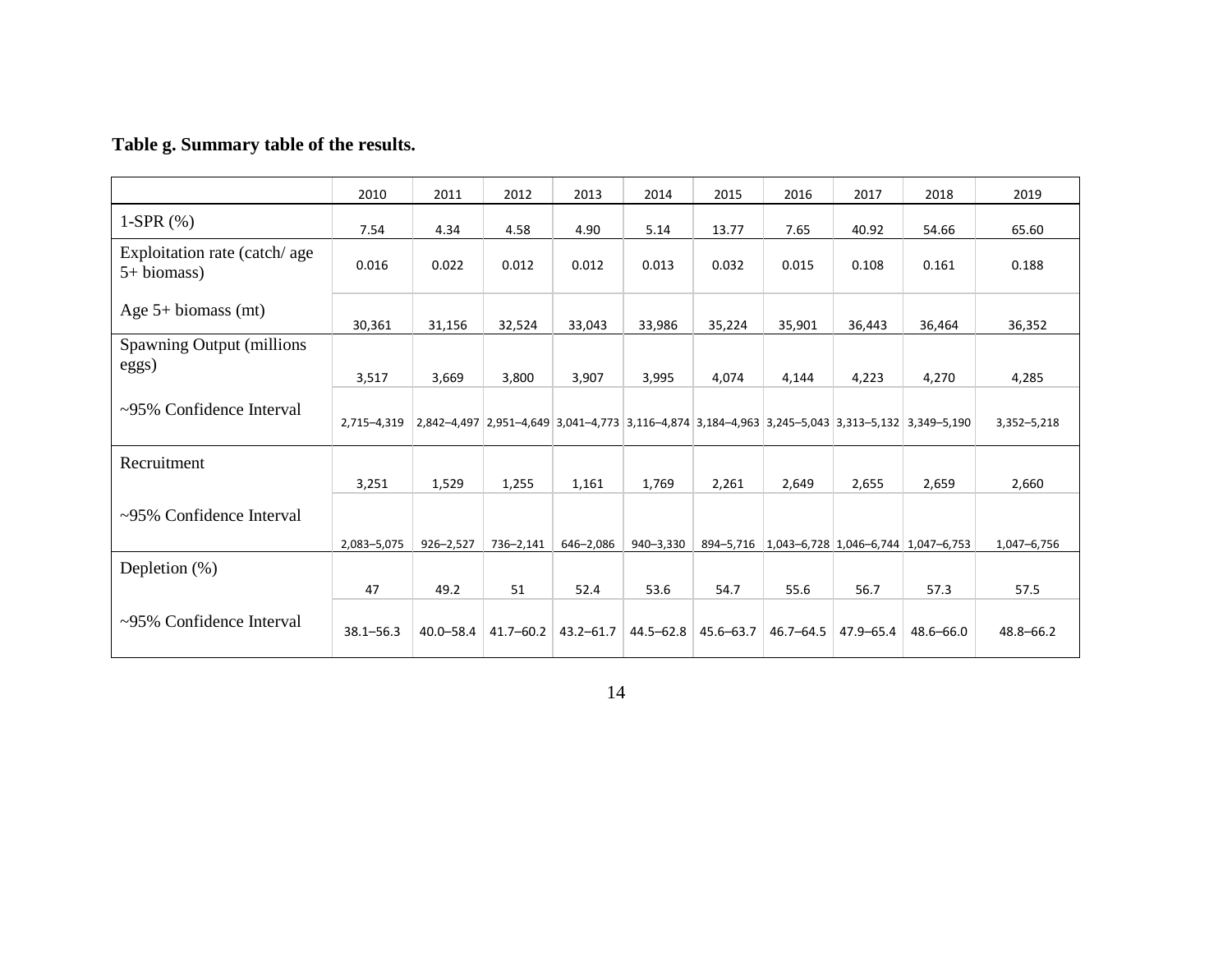**Table h.1. Summary table of 10-year projections beginning in 2021 for alternate states of nature based on natural mortality for males and young females. Columns range over low, mid, and high state of nature based on natural mortality for males and young females, and rows range over the ACL catch level and a fixed catch 700 mt. Years in italics and indicated with light blue (i.e., 2023-2030 for the low M state of nature) represent years where the fishery is not able to attain the full ACL catch due to the stock having too low values of biomass.**

|                                                 |                       |       |                                          |        |                             | <b>State of nature</b> |                             |           |  |
|-------------------------------------------------|-----------------------|-------|------------------------------------------|--------|-----------------------------|------------------------|-----------------------------|-----------|--|
|                                                 |                       |       |                                          | Low    |                             | Base case              |                             | High      |  |
|                                                 |                       |       | $M_{BASE} = 0.025$                       |        | $M_{BASE} = 0.0521$         |                        | $M_{BASE} = 0.06$           |           |  |
| <b>Relative probability of</b><br>$ln(SB_2015)$ |                       | 0.25  |                                          | 0.5    |                             |                        | 0.25                        |           |  |
| <b>Management</b><br>decision                   | Catch<br>Year<br>(mt) |       | Spawning<br>Depletion<br>biomass<br>(mt) |        | Spawning<br>biomass<br>(mt) | Depletion              | Spawning<br>biomass<br>(mt) | Depletion |  |
|                                                 | 2021                  | 1,338 | 2,554                                    | 34.94% | 4,226                       | 56.71%                 | 4,789                       | 62.52%    |  |
|                                                 | 2022                  | 1,308 | 2,412                                    | 33.01% | 4,110                       | 55.15%                 | 4,666                       | 60.91%    |  |
|                                                 | 2023                  | 1,285 | 2,272                                    | 31.08% | 4,000                       | 53.67%                 | 4,550                       | 59.40%    |  |
|                                                 | 2024                  | 1,266 | 2,139                                    | 29.26% | 3,903                       | 52.37%                 | 4,450                       | 58.09%    |  |
| <b>ACL</b>                                      | 2025                  | 1,253 | 2,018                                    | 27.61% | 3,824                       | 51.31%                 | 4,368                       | 57.02%    |  |
|                                                 | 2026                  | 1,239 | 1,908                                    | 26.11% | 3,762                       | 50.48%                 | 4,305                       | 56.19%    |  |
|                                                 | 2027                  | 1,225 | 1,810                                    | 24.77% | 3,715                       | 49.85%                 | 4,257                       | 55.56%    |  |
|                                                 | 2028                  | 1,209 | 1,721                                    | 23.55% | 3,680                       | 49.38%                 | 4,221                       | 55.09%    |  |
|                                                 | 2029                  | 1,193 | 1,643                                    | 22.48% | 3,655                       | 49.04%                 | 4,194                       | 54.75%    |  |
|                                                 | 2030                  | 1,178 | 1,574                                    | 21.53% | 3,637                       | 48.80%                 | 4,175                       | 54.50%    |  |
|                                                 | 2021                  | 700   | 2,554                                    | 34.94% | 4,226                       | 56.71%                 | 4,789                       | 62.52%    |  |
|                                                 | 2022                  | 700   | 2,480                                    | 33.93% | 4,174                       | 56.01%                 | 4,730                       | 61.74%    |  |
|                                                 | 2023                  | 700   | 2,409                                    | 32.96% | 4,127                       | 55.38%                 | 4,678                       | 61.07%    |  |
|                                                 | 2024                  | 700   | 2,347                                    | 32.11% | 4,097                       | 54.98%                 | 4,644                       | 60.63%    |  |
| Constant                                        | 2025                  | 700   | 2,297                                    | 31.43% | 4,087                       | 54.85%                 | 4,632                       | 60.47%    |  |
| Catch of                                        | 2026                  | 700   | 2,259                                    | 30.91% | 4,098                       | 54.99%                 | 4,640                       | 60.57%    |  |
| 700mt                                           | 2027                  | 700   | 2,231                                    | 30.53% | 4,124                       | 55.34%                 | 4,663                       | 60.87%    |  |
|                                                 | 2028                  | 700   | 2,212                                    | 30.27% | 4,161                       | 55.84%                 | 4,697                       | 61.32%    |  |
|                                                 | 2029                  | 700   | 2,200                                    | 30.10% | 4,206                       | 56.43%                 | 4,738                       | 61.85%    |  |
|                                                 | 2030                  | 700   | 2,192                                    | 30.00% | 4,254                       | 57.09%                 | 4,783                       | 62.43%    |  |